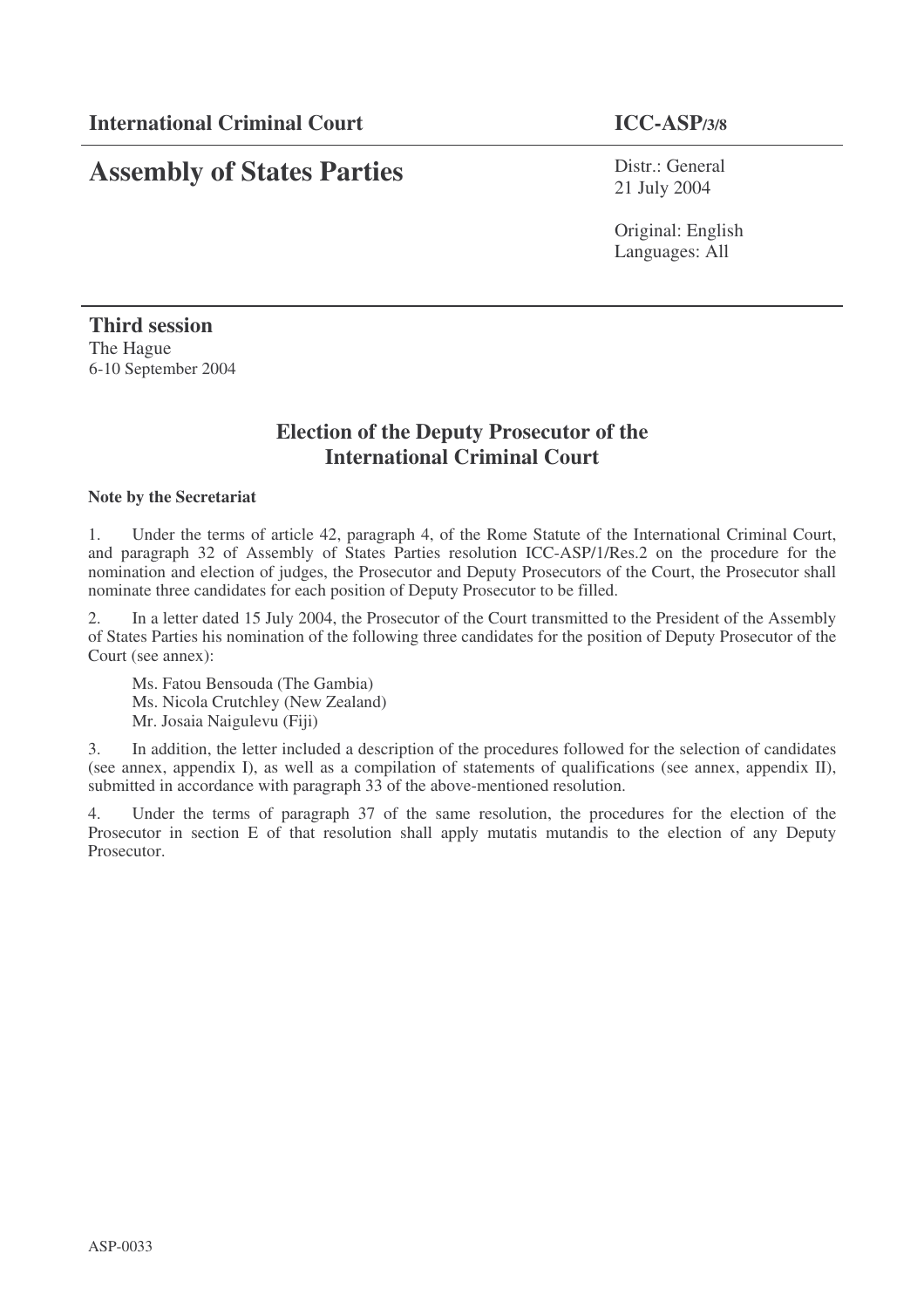## **Annex**

## **Letter dated 15 July 2004 from the Prosecutor of the International Criminal Court to the President of the Assembly of States Parties to the Rome Statute of the International Criminal Court**

[Original: English/French]

I have the honour to inform you, in your capacity as President of the Assembly of States Parties to the Rome Statute of the International Criminal Court, that the process of selection of candidates for nomination to the position of Deputy Prosecutor (Prosecutions) has been finalised.

The candidates hereby nominated have been selected from a pool of one hundred ninety-eight applicants from sixty-six countries, States Parties and non-States Parties. The large number of applications received is the consequence of efforts to widely disseminate the call for applications for the position. The Office of the Prosecutor gratefully acknowledges the assistance received from the Secretary of the Assembly of States Parties in this regard.

In order to ensure a large and varied candidate pool, the Office sent letters publicising the call for applications to representatives of all States Parties. We made efforts to raise awareness of the vacancy in geographic regions that are underrepresented at the ICC by sending letters to the Heads of Missions to the United Nations from the African, Asian, and Eastern European UN Regional Groups. The call for applications was further announced in a press release of 12 March 2004. Finally, a number of nongovernmental organisations, in particular the Coalition for the International Criminal Court, the International Association of Prosecutors, and the Women's Initiatives for Gender Justice, were also instrumental in circulating the vacancy.

The Office sought foremost to attract candidates of the highest competence, integrity and experience, to represent all regions and legal systems of the world. Deliberate efforts were made to attract qualified women, consistent with the provisions of articles 44 and 36, paragraph 8, of the Rome Statute. As a result, substantially more female candidates applied for this position compared to the number who applied for the position of Deputy Prosecutor (Investigations) last year. There was also a substantial increase in the number of African, Asian, Latin American and Caribbean candidates (exact details may be found in appendix I to this letter).

After reviewing all of the applications, in May, June and July 2004, ten candidates were invited for a day-long visit to the seat of the Court. Aside from their interviews with me, the candidates met individually for in-depth discussions with senior staff of the Office. They were informed at the outset of their visit that at the day's end they would be expected to offer their reflections on the role the Deputy Prosecutor would be expected to fulfil.

The candidates were informed of and asked to reflect on the three most important tasks the Deputy Prosecutor (Prosecutions) would be expected to undertake. These include managing the Prosecution Division, interacting with the Investigation Division and the Deputy Prosecutor (Investigations) and assisting me to take strategic decisions as a member of the Executive Committee (a committee comprised of the heads of the OTP's three operative divisions).

After careful deliberation, and pursuant to article 42, paragraph 4 of the Rome Statute, I have decided to nominate three candidates who possess the experience and qualifications necessary to excel in the position of Deputy Prosecutor (Prosecutions). These are Ms. Fatou Bensouda (The Gambia), Ms. Nicola Crutchley (New Zealand), and Mr. Josaia Naigulevu (Fiji). I request, Excellency, that you transmit their names to the Assembly of States Parties for consideration at the upcoming Third Session in September 2004. An order of preference of the selected candidates is not provided, in order to allow the Assembly to exercise its prerogative to select any of them for the position. The three candidates are persons of broad and recognised experience in criminal prosecutions. They also fully meet the strict requirements of the Statute.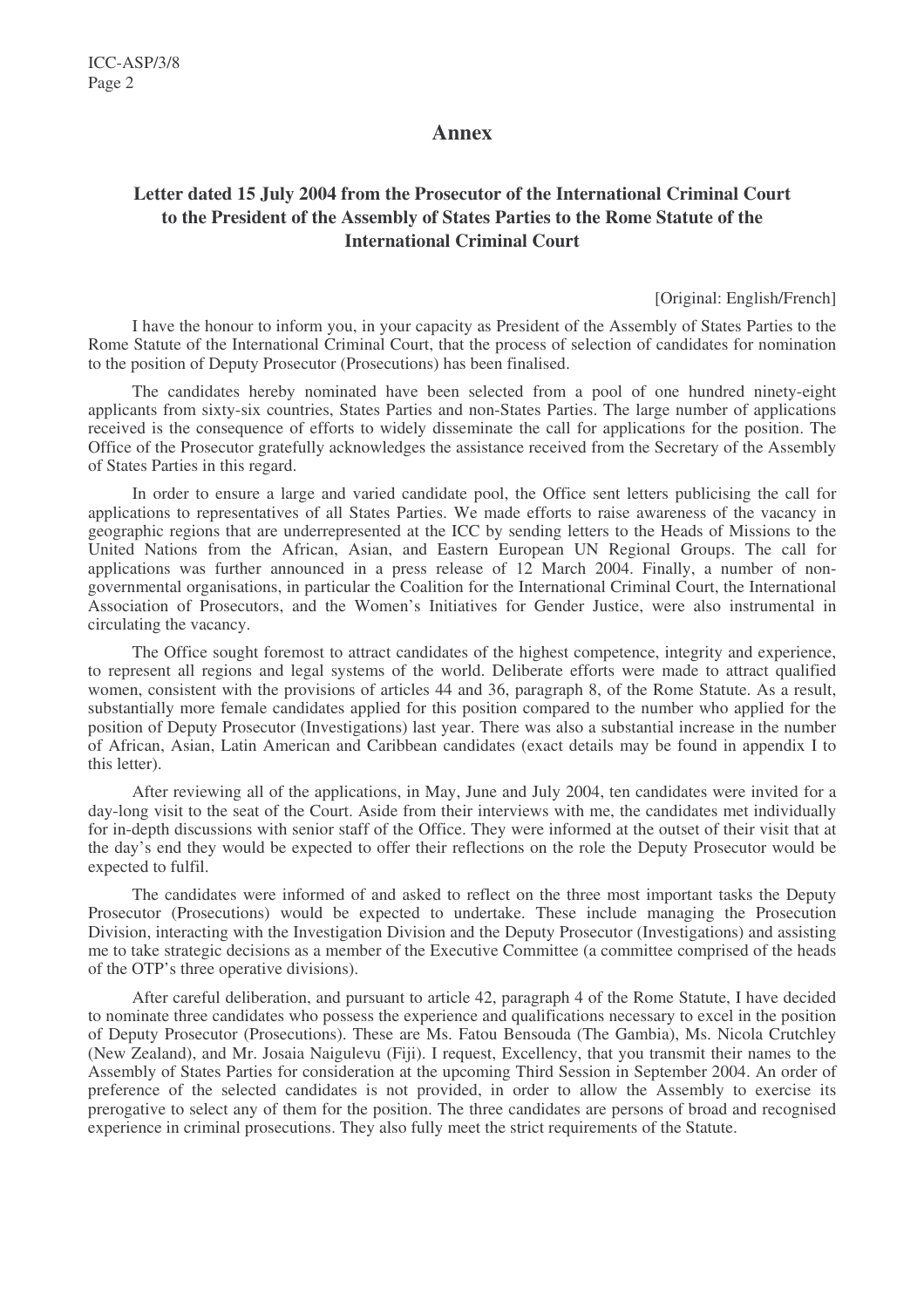Ms. Fatou Bensouda has worked as a lawyer, a prosecutor, and a government minister in the Republic of The Gambia. She began her career as a Public Prosecutor in 1987. She rose to the positions of Deputy Director of Public Prosecutions, Solicitor General, Attorney General and Secretary of State for (Minister of) Justice of her country. In May 2002, she took up the position of Legal Advisor and Trial Attorney at the International Criminal Tribunal for Rwanda. She was the manager for a leading commercial bank and a delegate of The Gambia to the Preparatory Commission meetings on the Establishment of the International Criminal Court in New York in 1999.

Ms. Nicola Crutchley was a community worker in the early stages of her career. She pursued law studies in New Zealand and was admitted to the bar in 1984. She began her legal practice as a Staff Solicitor and then as a Crown Prosecutor, a position she held for seven years. Between 1991 and 1996 she served as a barrister, and in 1996 joined the Crown Law Office in Wellington, where she has served as Deputy Solicitor General. Ms. Crutchley has dealt in complex cases, involving serious crimes and appeals, including appeals to the Superior Courts on behalf of the Crown. She currently manages Crown prosecutors and supervises criminal jury trials in New Zealand. She has served as a member of the Executive Committee of the International Association of Prosecutors.

Mr. Josaia Naigulevu studied law in Fiji and in Australia, and has now reached the peak of a long career as a prosecutor. He started his legal career in 1987 as a private solicitor then became a Legal Officer in the Crown Law Office of Fiji in 1988. He has served as State Counsel, Principal Legal Officer, and Deputy Director of Public Prosecutions. Mr. Naigulevu has prosecuted criminal trials and appeals in all the Fijian courts, including recently, cases of historic importance for his country. He has held the post of Director of Public Prosecutions, a constitutional appointment, since 2001, in which capacity he supervises all criminal prosecutions.

The curricula vitae of the nominees are attached as appendix II to this letter, for the consideration of the Assembly. A detailed report of the selection process is also attached, as appendix I.

> *(Signed)* Luis **Moreno-Ocampo** Prosecutor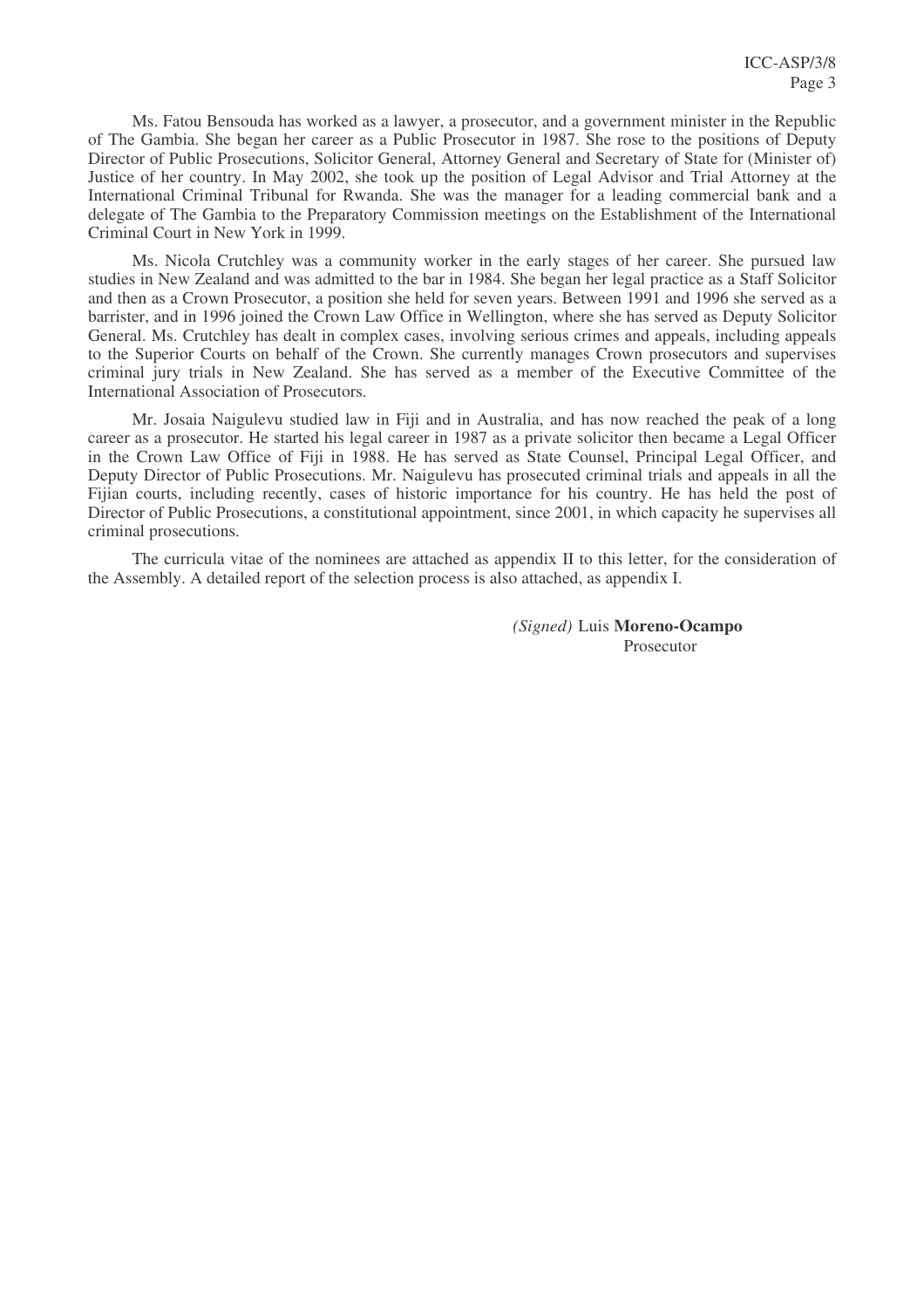## **Appendix I**

#### **Report on the procedures followed for the selection of candidates for nomination for the position of Deputy Prosecutor (Prosecutions) in the Office of the Prosecutor of the International Criminal Court**

#### **I. Publicising of the vacancy notice**

The vacancy notice for the position of Deputy Prosecutor (Prosecutions) of the Office of the Prosecutor of the International Criminal Court was posted on the website of the ICC on 24 February 2004, in both working languages of the Court. The vacancy notice was also publicised in a press release from the Office of the Prosecutor on 12 March 2004. The initial deadline was extended three times to ensure that the time allotted for the dissemination of the notice was sufficient to allow the Office to receive applications from qualified individuals from around the world. The final deadline for applications was 31 May 2004.

The call for applications was circulated among the diplomatic missions of States Parties to the Rome Statute of the International Criminal Court. Letters were sent by Prosecutor Luis Moreno-Ocampo to all Heads of Mission of States Parties accredited to the Kingdom of The Netherlands, and representatives of other States Parties without mission to the Kingdom of The Netherlands. Additionally, in an effort to increase awareness of the call for applications in geographic regions that are underrepresented at the ICC, the Office sent letters to the Heads of Missions to the United Nations from the African, Asian, and Eastern European UN Regional Groups. The call for applications was also sent to the Secretary-General of the International Association of Prosecutors and to the Convenor of the Coalition for the International Criminal Court, and was disseminated extensively by the Women's Initiatives for Gender Justice.

#### **II. Statistics of applications received**

A total of 198 applications for the position of Deputy Prosecutor (Prosecutions) were received. Below is a breakdown by gender, ratification status of country of nationality, and geographic origin.

| Total number of applications received        | 198 |               |          |                  |
|----------------------------------------------|-----|---------------|----------|------------------|
|                                              |     | $\%$ of total | Subtotal | $\%$ of subtotal |
| Female applicants                            | 63  | (32%)         |          |                  |
| Male applicants                              | 135 | $(68\%)$      |          |                  |
| <b>State Party applicants</b>                | 152 | (77%)         |          |                  |
| Females                                      |     |               | 44       | (29%)            |
| Males                                        |     |               | 108      | (71%)            |
| Non-State Party applicants                   | 46  | (23%)         |          |                  |
| Females                                      |     |               | 19       | (41%)            |
| Males                                        |     |               | 27       | (59%)            |
| African applicants                           | 65  | (33%)         |          |                  |
| Asian applicants                             | 21  | $(11\%)$      |          |                  |
| Eastern European applicants                  | 9   | (4%)          |          |                  |
| Latin-American and Caribbean applicants      |     | (13%)         |          |                  |
| Western European and other States applicants |     | (39%)         |          |                  |

#### **III. Interview process**

Applications for the position of Deputy Prosecutor (Prosecutions) were screened to ensure that applicants complied with the requirements set out in article 42, paragraph 3 of the Rome Statute and in light of the duties and responsibilities envisaged for the position, as set out in the vacancy announcement.

The Prosecutor of the Court selected ten applicants, each of whom was invited for an interview at the seat of the Court. The breakdown of the list of applicants interviewed by gender, ratification status of country of nationality, and geographical origin, appears below.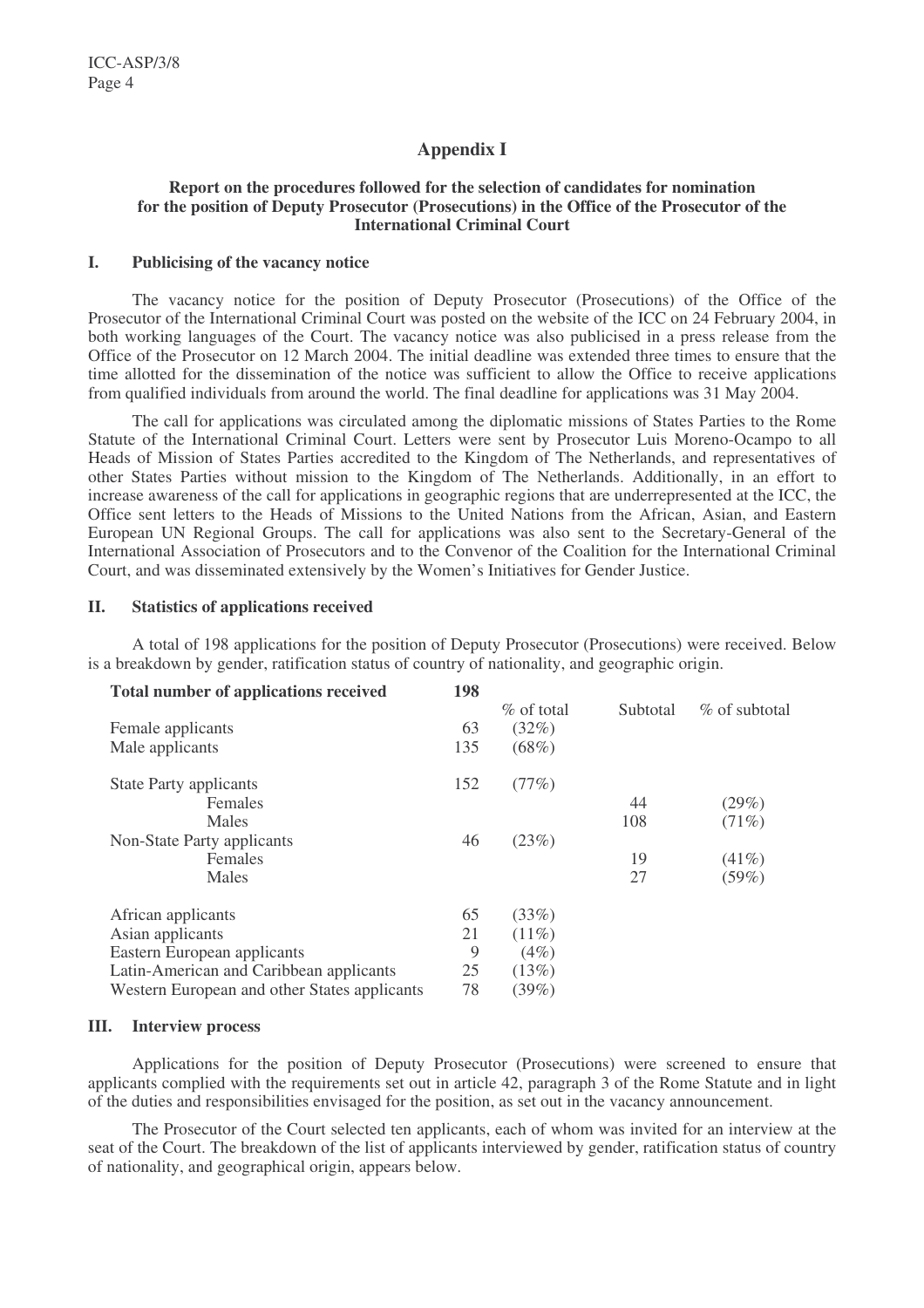| <b>Total number of candidates interviewed</b> | 10 |
|-----------------------------------------------|----|
| Female applicants                             |    |
| Male applicants                               |    |
| <b>State Party applicants</b>                 | Q  |
| Non-State Party applicants                    |    |
| African applicants                            |    |
| Asian applicants                              |    |
| Eastern European applicants                   |    |
| Latin-American and Caribbean applicants       |    |
| Western European and other States applicants  |    |

The interviews took place at the seat of the Court during May, June, and July 2004. They were conducted by Prosecutor Luis Moreno-Ocampo, and were complemented with a series of meetings with senior staff of the Office of the Prosecutor. After careful consideration, and a thorough check of references, the Prosecutor decided to nominate Ms. Fatou Bensouda (The Gambia), Ms. Nicola Crutchley (New Zealand) and Mr. Josaia Naigulevu (Fiji) for the position of Deputy Prosecutor (Prosecutions).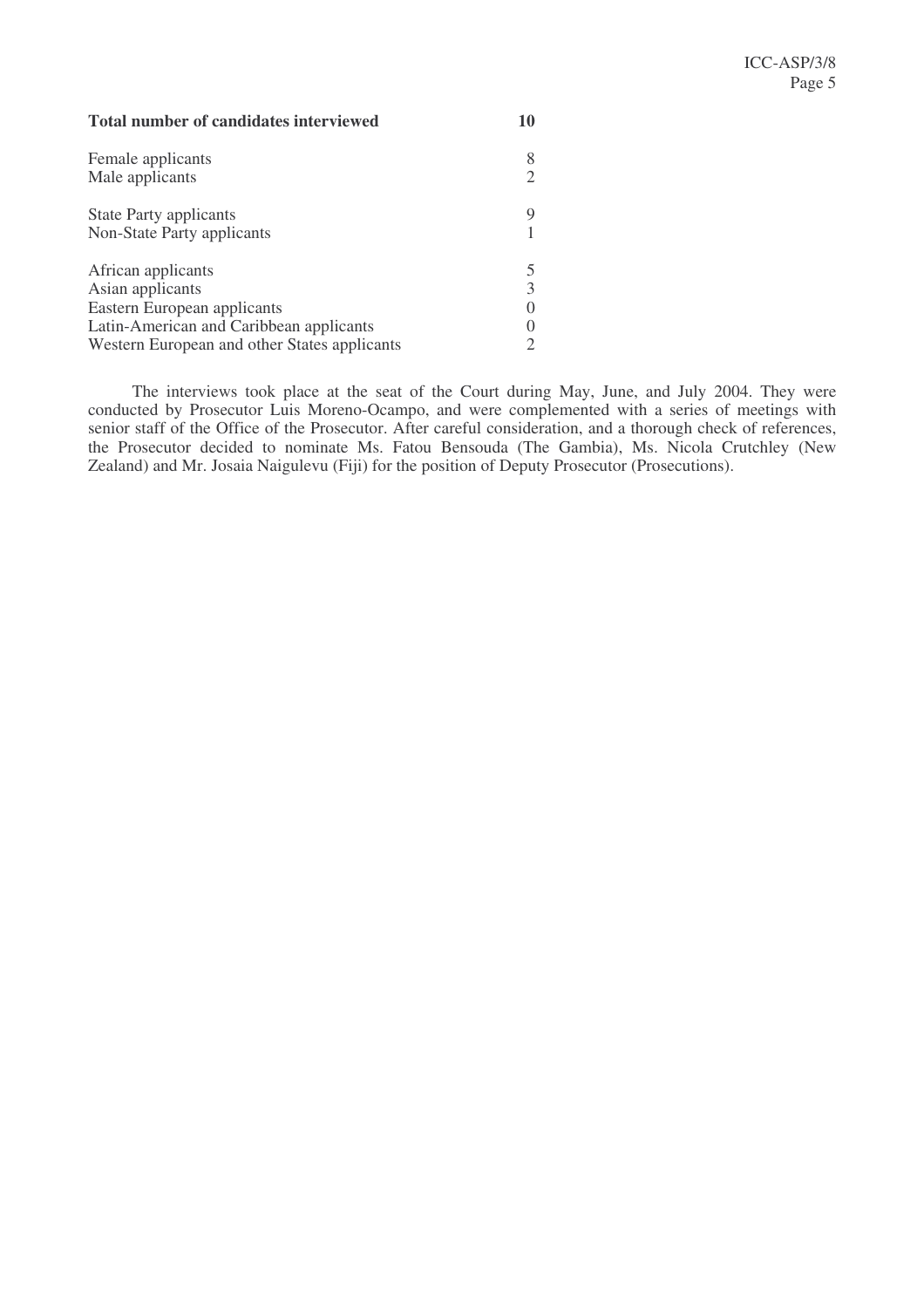## **Appendix II**

#### **Alphabetical list of candidates nominated for the position of Deputy Prosecutor (Prosecutions) in the Office of the Prosecutor of the International Criminal Court with statements of qualifications 1**

## **1. Bensouda, Fatou (The Gambia)**

#### **Statement of qualifications**

| Date of Birth:  | 31 January 1961       |
|-----------------|-----------------------|
| Place of Birth: | Banjul, The Gambia    |
| Nationality:    | Gambian               |
| Status:         | Married with children |

## **Education**

| $1990 - 1991$ : | Master of Laws, International Maritime Law, UN/IMO International Maritime Law<br>Institute. |
|-----------------|---------------------------------------------------------------------------------------------|
| 1986-1987:      | Barrister-at-Law, Nigeria Law School, Lagos, Nigeria.                                       |
| 1983-1986:      | Bachelor of Laws (Honours), University of IFE (Now OAU University), Ife, Nigeria.           |

#### **Language knowledge**

Wollof, English, French: Good knowledge.

## **Professional experience**

| 2002- Present: | Legal Adviser/Trial Attorney, ICTR, Kigali, Rwanda.                                                 |
|----------------|-----------------------------------------------------------------------------------------------------|
| 2002:          | General Manager, International Bank for Commerce Limited, Banjul, The Gambia.                       |
| 2000-2002:     | Private Legal Practitioner, Ya Sadi Chambers, Bensouda and Co. Leman St. Banjul,<br>The Gambia.     |
| 1998-2000:     | Attorney General and Secretary of State for (Minister of) Justice of the Republic of<br>The Gambia. |
| 1997-1998:     | Solicitor General and Legal Secretary of the Republic of The Gambia.                                |
| 1993-1997:     | Deputy Director of Public Prosecutions, Republic of The Gambia.                                     |
| 1992-1993:     | Principal State Counsel.                                                                            |
| 1990-1992:     | Senior State Counsel.                                                                               |
| 1988-1990:     | State Counsel.                                                                                      |

<sup>&</sup>lt;sup>1</sup> Based on *curricula vitae* submitted by the applicants for the position of Deputy Prosecutor (Prosecutions).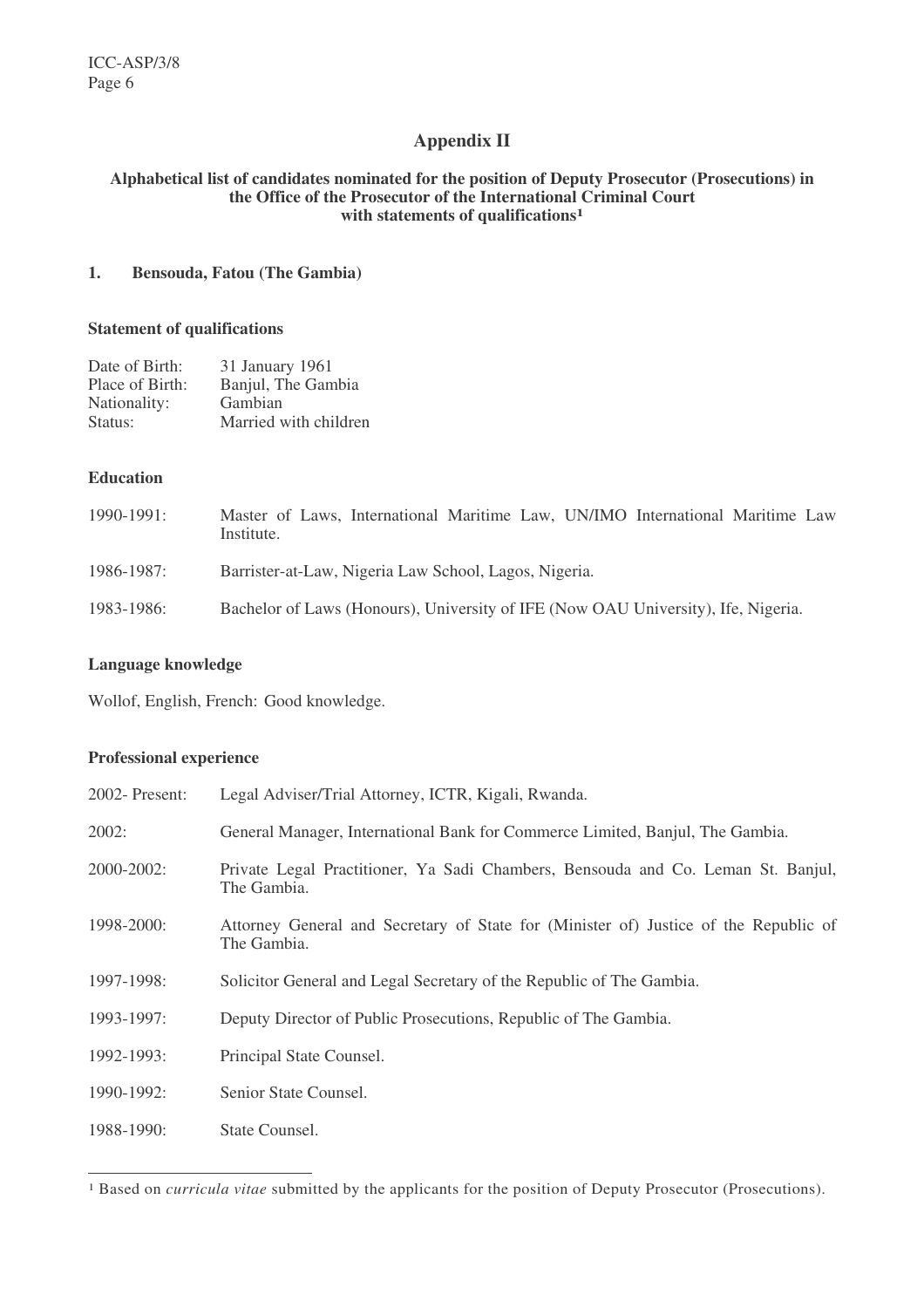| 1987-1988: | Public Prosecutor.                       |
|------------|------------------------------------------|
| 1980-1982: | Clerk of the Court, Judicial Department. |

#### **Other professional training**

| 2001: | Diploma: Volunteerism, International Olympic Committee, New York, USA.                                   |
|-------|----------------------------------------------------------------------------------------------------------|
| 1998: | Certificate: Computer and Information Technology, Management Development Institute,<br>The Gambia.       |
| 1994: | Certificate: Oxford Conference on Mutual Legal Assistance, Oxford, England.                              |
| 1993: | Certificate: Conference on Judicial Independence and Judicial Accountability, The<br>Gambia.             |
| 1989: | Certificate: Human Rights Training for Commonwealth Public Officials, Banjul, The<br>Gambia.             |
| 1988: | Certificate: International Law Programme, International Court of Justice, The Hague, The<br>Netherlands. |

#### **Memberships in professional organizations**

Member, The Gambia Bar Association.

Member, Nigeria Bar Association.

- 2000-present: Member, International Advisory Council, International Board of Maritime Healthcare.
- 2000-present: Member, Professional Women's Advisory Board.
- 1998-2000: Member, Advisory Board, The African Centre For Democracy and Human Rights Studies.

#### **Other related activities**

1994-present: Member, Executive Committee of The Marina International School, The Gambia.

1992-1995: Member, Gambia High School Board of Governors.

- 1<sup>ST</sup> Vice President, Gambia National Olympics Committee (GNOC).

- Member of Board of Directors, Gambia Committee on Harmful Traditional Practices GAMCOTRAP- (National Branch of The Inter African Committee).

## **Conferences**

- Delegate to the Asian African Legal Consultative Committee Meeting, 39<sup>th</sup> Session for Justice Ministers 19–23 February 2000, Cairo, Egypt.

- Inaugural Meeting of Women Ministers of Justice by Council of Women World Leaders and the United Nations, New York, November 1999.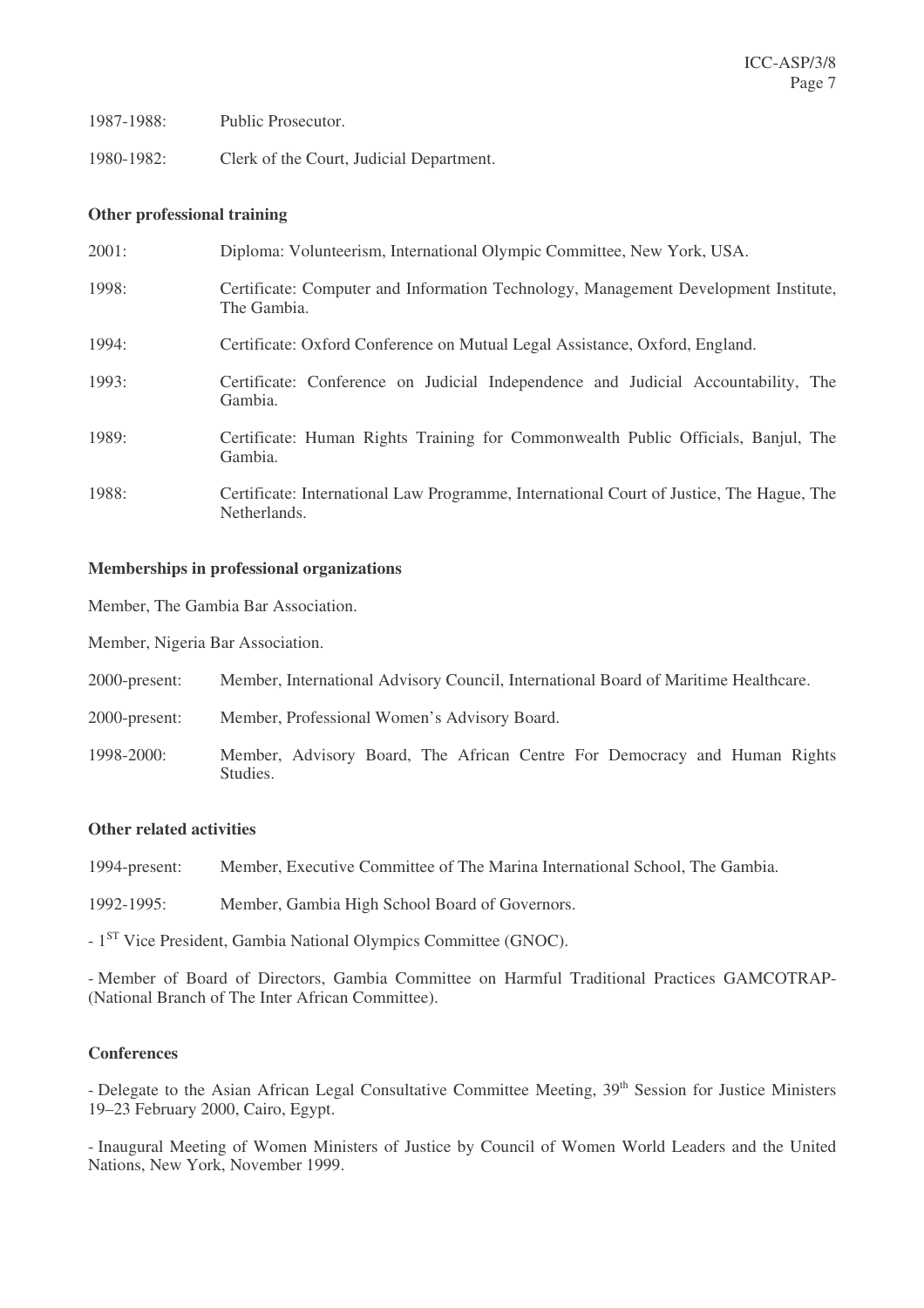- Delegate of The Gambia to Preparatory Commission meetings on the Establishment of the International Criminal Court, New York, USA, 1999.

- Representative to the Commonwealth Law Minister's Meeting in Port of Spain, Trinidad, 3-7 May 1999.

- Representative to the OAU Ministerial Meeting on Human Rights in Africa Grand Baie, Mauritius 12-16 April 1999.

- Part of Gambian delegation to the UNDP International Conference on Good Governance, UN, New York, July 1997.

- Official to the Meeting of Law Ministers of Small Commonwealth Jurisdictions, Barbados, 28 July– 1 August 1997.

- The Gambia's delegate to the United Nations Conference on Crime Prevention and Treatment of Offenders, Preparatory Meeting, Kampala, Uganda, 1995.

- Member of delegation to the 9th UN Congress on Crime Prevention and Treatment of Offenders, Cairo, Egypt, 1995.

- Ministry of Justice permanent delegate to ECOWAS series of meetings on:

- The ECOWAS Treaty,
- The West African Parliament,
- The ECOWAS Tribunal.

- Legal Expert to the Sub-Regional Commission on Fisheries meeting on the Convention on the Rights of Hot Pursuit, Guinea Conakry, 1993.

#### **Miscellaneous**

- Special Envoy of His Excellency, the President of the Republic of The Gambia, to His Excellency, The President of the Federal Republic of Nigeria, May 1999.

- Special Envoy of His Excellency, the President of the Republic of The Gambia, to His Excellency, The President of Zambia, October 1999.

- Assigned by His Excellency, the President of the Republic of The Gambia, to oversee the Department of State for Local Government, Lands and Religious Affairs, June 1999.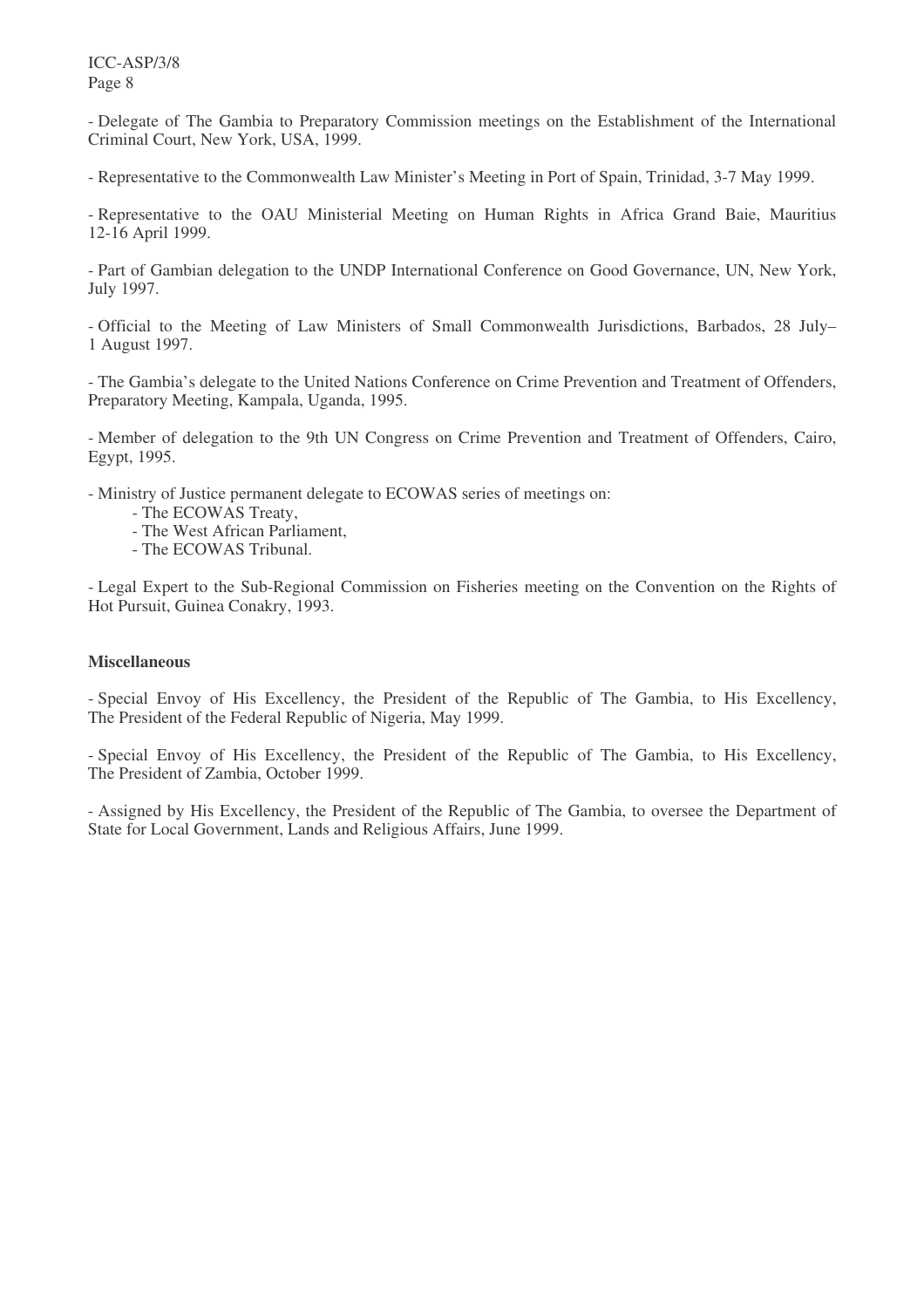## **2. Crutchley, Nicola (New Zealand)**

## **Statement of qualifications**

| Date of birth:  | 4 October 1952        |
|-----------------|-----------------------|
| Place of birth: | Nelson, New Zealand   |
| Nationality:    | New Zealand           |
| Status:         | Married with children |

## **Academic qualifications**

1984: Bachelor of Laws, Auckland University, New Zealand.

## **Professional experience**

| 1996-present: | Deputy Solicitor-General, Crown Law Office, Wellington, New Zealand.                                                                     |
|---------------|------------------------------------------------------------------------------------------------------------------------------------------|
| 1991-1996:    | Barrister Sole.                                                                                                                          |
| 1984-1991:    | Crown Prosecutor, Wellington Crown Solicitor; Luke Cunningham & Clere (Partner,<br>Associate, Staff Solicitor), Wellington, New Zealand. |
| 1984:         | Staff Solicitor, Perry Wylie, Solicitors, Wellington, New Zealand.                                                                       |
| 1978-1983:    | Community Activities Officer, National Council of Adult Education, New Zealand.                                                          |
| 1975-1977:    | Community Development Officer, Community Services, Town Planning Department and<br>Wellington City Council, Wellington, New Zealand.     |

## **Language knowledge**

| English: | Good knowledge. |
|----------|-----------------|
|          |                 |

French: Basic knowledge.

## **Recent involvement in continuing legal education**

| 1993-1998: |            | New Zealand Law Society (NZLS)                                                                                 |
|------------|------------|----------------------------------------------------------------------------------------------------------------|
|            | 1993-1995: | Faculty Member, New Zealand Law Society (NZLS) Litigation Skills<br>Programme.                                 |
|            | 1996:      | Co-presenter, NZLS "Running an Employment Law Case" travelling<br>seminar.                                     |
|            | 1997:      | Deputy Director, NZLS Litigation Skills Programme.                                                             |
|            | 1998:      | Director, NZLS Litigation Skills Programme.                                                                    |
|            | 1998:      | Presenter and Panel Member, NZLS "Banishing the Cinderella<br>Syndrome" Symposium for senior criminal lawyers. |
| 1996:      |            | Panelist on Appellate Advocacy, New Zealand Bar Association Annual Conference.                                 |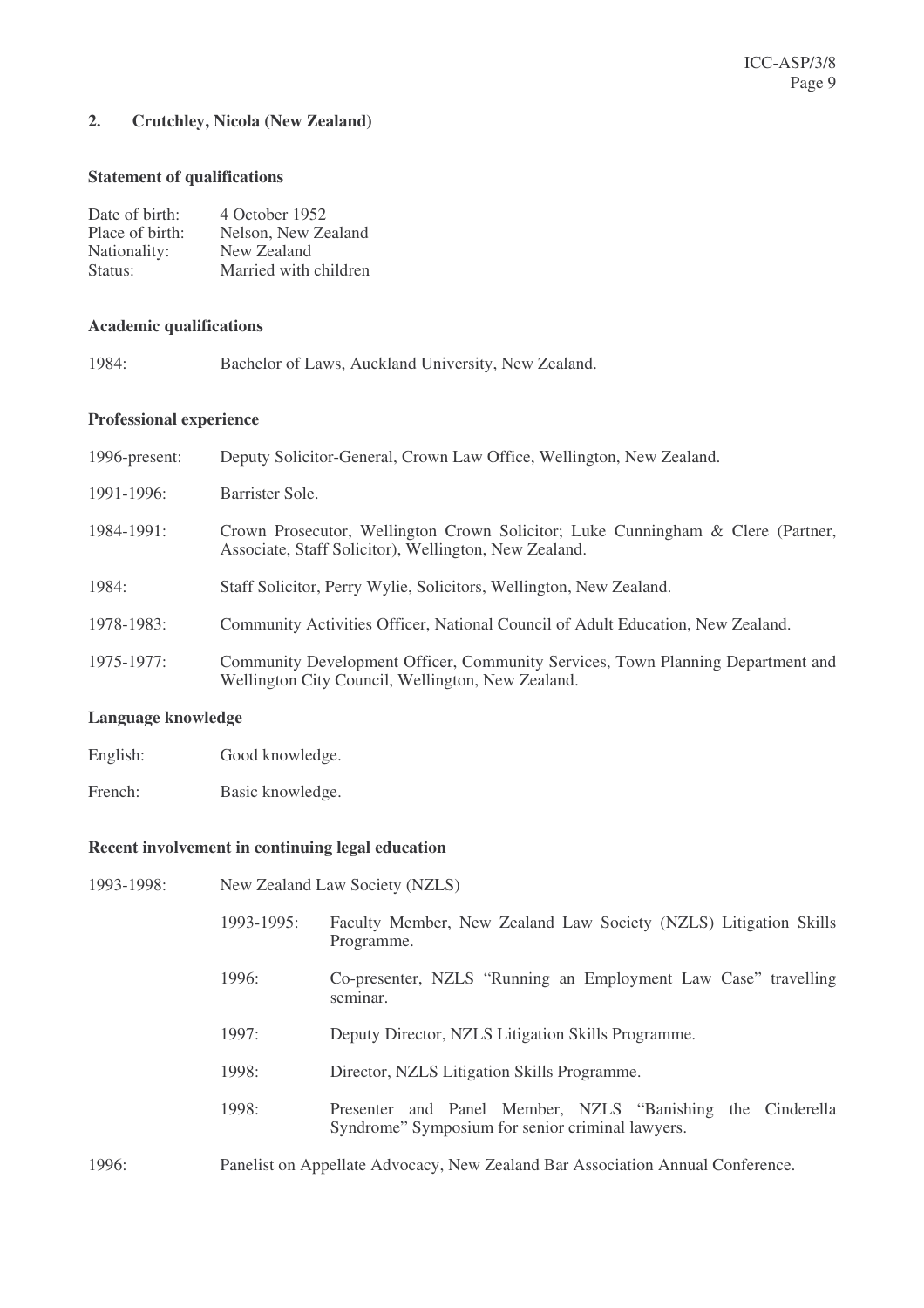ICC-ASP/3/8 Page 10

1997: Guest Lecture to LL.M. students on Battered Women's Syndrome, Institute of Criminology, Cambridge, England.

## **Memberships in professional associations**

| 1984:         | Admission as a Barrister and Solicitor of the High Court of New Zealand.                                                                                |                                                                                                     |  |
|---------------|---------------------------------------------------------------------------------------------------------------------------------------------------------|-----------------------------------------------------------------------------------------------------|--|
| 1984-present: | Member, Wellington District Law Society.                                                                                                                |                                                                                                     |  |
| 1992-1999:    | Panel Mediator, Arbitrators and Mediators Institute of NZ (AMINZ).                                                                                      |                                                                                                     |  |
| 1994-present: | Advanced Panel Mediator Lawyers Engaged in Alternative Dispute Resolution (LEADR).<br>Attended Harvard Law School Mediation Workshop, Sydney Australia. |                                                                                                     |  |
| 1995-1996:    | Member, Psychologists Board.                                                                                                                            |                                                                                                     |  |
| 1995-1996:    | Member, Accident Compensation Commission Medical Misadventure Committees.                                                                               |                                                                                                     |  |
| 1996-present: | International Association of Prosecutors (IAP)                                                                                                          |                                                                                                     |  |
|               | 1996-2001:                                                                                                                                              | Executive Committee Member, IAP.                                                                    |  |
|               | 1998:                                                                                                                                                   | Vice President, IAP Annual Conference in Dublin, Ireland.                                           |  |
|               | 2001-present:                                                                                                                                           | Member of Senate, IAP.                                                                              |  |
| 1997-2003:    |                                                                                                                                                         | Head of Prosecuting Agencies Conference (HOPAC)                                                     |  |
|               | 1997:                                                                                                                                                   | Organized and hosted <i>HOPAC</i> , on Solicitor-General's behalf in<br>Wellington, NZ.             |  |
|               | 1999:                                                                                                                                                   | Presented papers on prosecution issues at <i>HOPAC</i> in Fiji.                                     |  |
|               | 2001:                                                                                                                                                   | Presented papers on prosecution issues at <i>HOPAC</i> in Edinburgh,<br>Scotland.                   |  |
|               | 2003:                                                                                                                                                   | Presented papers on prosecution issues at <i>HOPAC</i> in Darwin,<br>Northern Territory, Australia. |  |

#### **Conferences**

Accompanied the Attorney-General as the New Zealand Official at the *Commonwealth Law Ministers Conference* (organized through the Commonwealth Secretariat) November 2002.

## **Miscellaneous**

2001-2002: *Pitcairn Trials Act*, directly involved in policy development and treaty negotiations between New Zealand and the United Kingdom and the preparation of New Zealand legislation culminating in that act.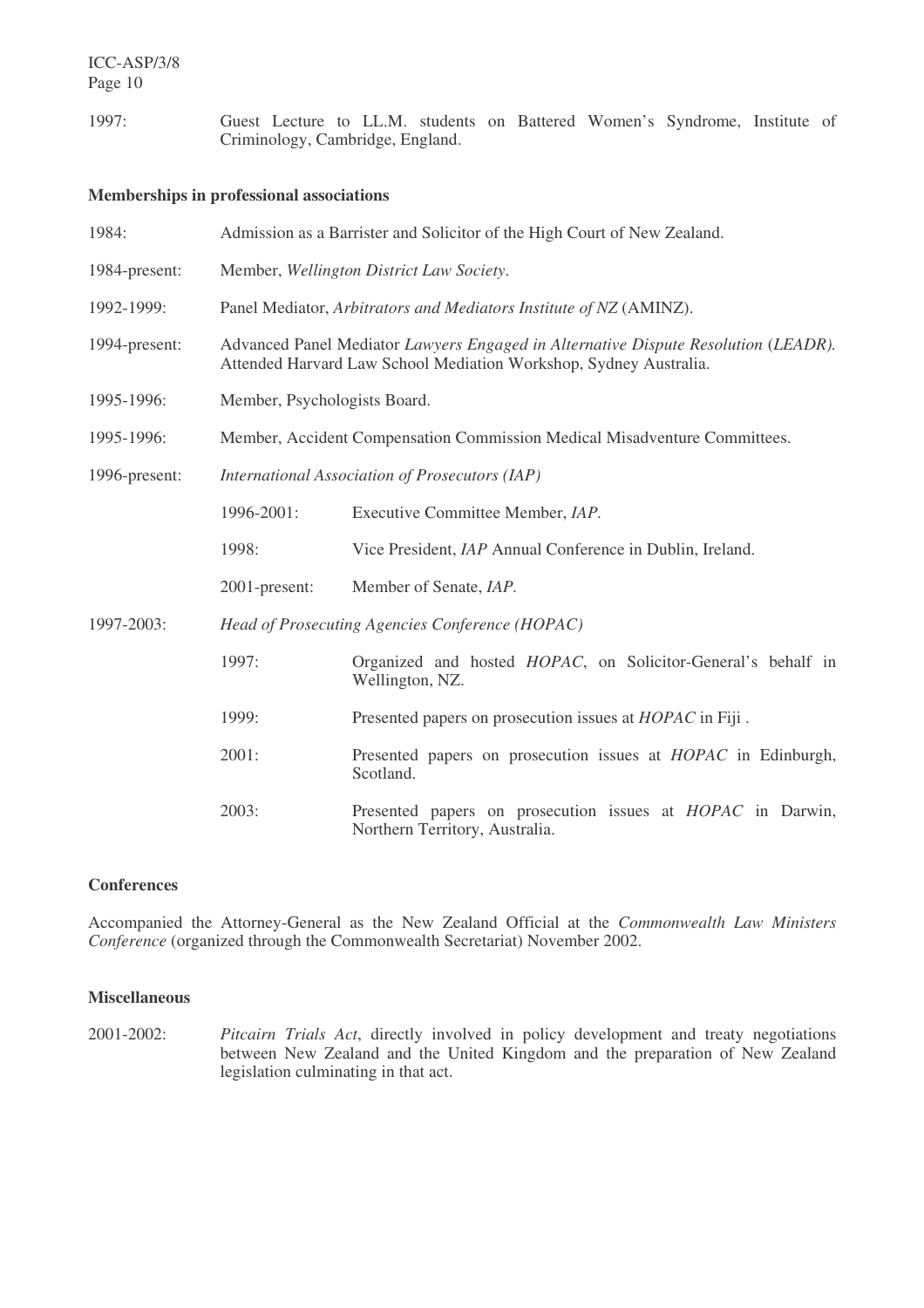## **3. Naigulevu, Josaia (Fiji)**

## **Statement of qualifications**

| Date of Birth:  | 25 October 1953       |
|-----------------|-----------------------|
| Place of Birth: | Fiji                  |
| Nationality:    | Fijian                |
| Status:         | Married with children |
|                 |                       |

## **Academic qualifications**

| 2004: | Enrolled as candidate in Doctor of Juridical Sciences programme, Queensland University<br>of Technology, Australia. |
|-------|---------------------------------------------------------------------------------------------------------------------|
| 2004: | ETHICS Diploma in International Criminal Law, European University Institute, Florence,<br>Italy.                    |
| 2003: | Diploma in Advanced Litigation Skills, New Zealand Law Society, New Zealand.                                        |
| 1995: | Master of Laws, Queensland University of Technology, Australia (Australian<br>Government Scholarship).              |
| 1986: | Bachelor of Laws, University of Otago, New Zealand (Fiji Government Scholarship).                                   |
| 1977: | Bachelor of Arts in Administration, University of the South Pacific, Fiji (Fiji Government)<br>Scholarship).        |

## **Professional qualifications**

| 1980: | Barrister and Solicitor of the High Court of New Zealand. |
|-------|-----------------------------------------------------------|
|       | Barrister and Solicitor of the High Court of Fiji.        |
| 1988: | State Counsel, Fiji.                                      |

## **Language knowledge**

| Fijian, English: | Good knowledge. |
|------------------|-----------------|
|                  |                 |

French: Basic knowledge.

## **Professional experience**

| $2000$ -present: | Director of Public Prosecutions Office, Suva, Fiji                                                                                                                              |
|------------------|---------------------------------------------------------------------------------------------------------------------------------------------------------------------------------|
| 1988-2000:       | State Counsel (served as Legal Officer, Senior Legal Officer, Principal Legal Officer,<br>Assistant DPP, Deputy Director of Public Prosecutions), State Law Office, Suva, Fiji. |
| 1988:            | Legal Officer, Crown Law Office, Fiji.                                                                                                                                          |
| 1987:            | Solicitor, Cool, Allan, Gibson, New Zealand.                                                                                                                                    |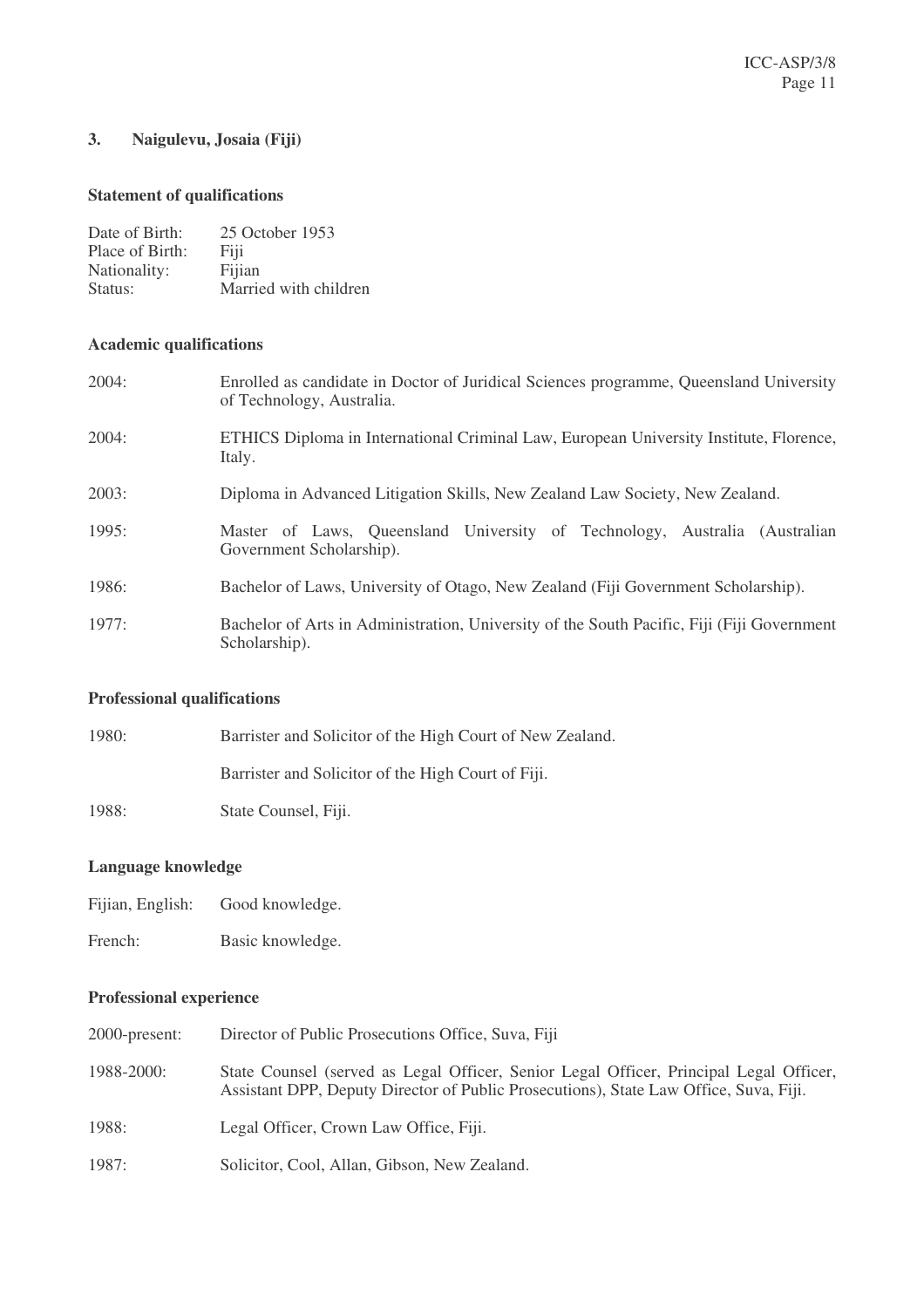## **Memberships**

- Member of War Pensions Board, Fiji, since 1990.
- Member of International Association of Prosecutors.
- Director, Asia Crime Prevention Foundation (ACPF) (Consultative UN status).
- Member of Board of Governors, Veiuto Primary School, Suva, Fiji, 2000–2002.

## **Papers presented**

- "Policy Perspectives and Contemporary Problems in Crime Prevention and Criminal Justice," United Nations Asia and Far East Institute for the Prevention of Crime and Treatment of Offenders (UNAFEI), 84<sup>th</sup> International Seminar, Japan 1990.

- "Conditions for Prosperity Without Crime," ACPF World Conference, Japan 1992.

- "Prosecution Difficulties, Corruption Prevention and Awareness Course," Australian Government sponsored training, Fiji 1991.

- "Resource Implications in Criminal Assistance Process," ACPF Pacific Conference.

- "Terrorism and Poverty," 9<sup>th</sup> ACPF World Conference, Japan 2002.

- "Legislating Against Terrorism," International Association of Prosecutors Conference, Washington DC 2003.

- "Making Standards Work (UN)," ACPF Working Group meeting for implementation of Vienna Declaration, Bangkok, 2003

- "Ethics and Professional Responsibility in Court," Institute of Judicial and Legal Studies, University of the South Pacific, Fiji, 2001.

- "Issues of Medical Consent," Doctor and the Law Seminar, 2003.

- "Prosecuting Offenders in Tourism Courts," Tourism Convention, 2002.

- "International Accounting Standards and Public Sector Accounting," Auditor Generals Pacific Islands Workshop, 2004.

- Speeches to welcome Judges of the Supreme Court [5/12/02, 26/6/02, 18/6/03, 8/4/03].

## **Papers published**

- "Policy perspectives and contemporary problems in Crime Prevention and Criminal Justice," UNAFEI Resource Material Series 1990.

- "Terrorism and Poverty," ACPF Today December 2003.